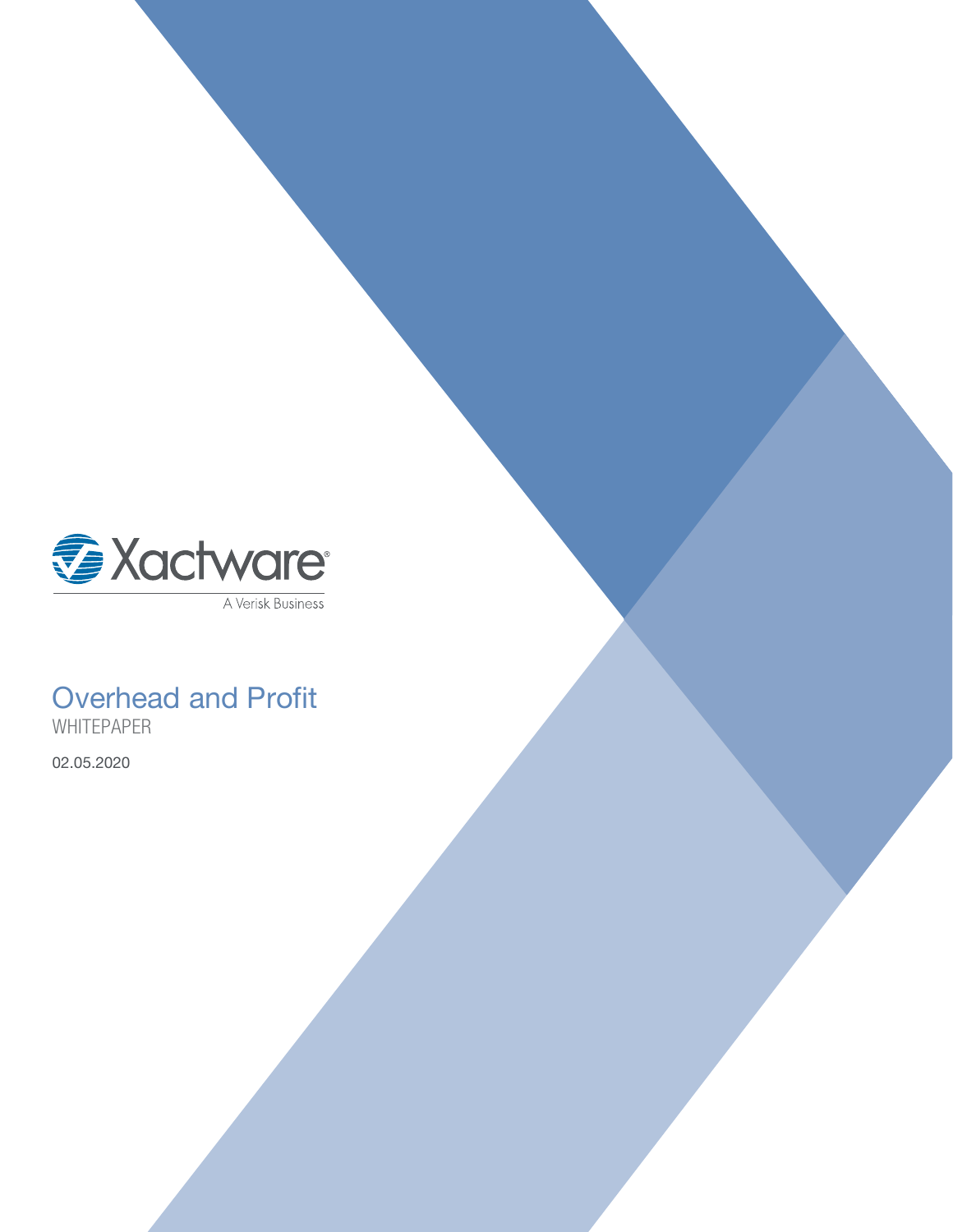## WHAT IS AND ISN'T INCLUDED IN XACTWARE PRICING

For individual trades, Overhead is any additional expense not charged (attributed) directly to the work being performed. Overhead is typically classified as an indirect cost. Profit is formally defined as "the excess of the selling price of goods over cost."\* Profit is typically added to the cost of a construction-related job to allow the entity performing the work to grow their company through reinvestment. Xactware Solutions, Inc., an industry leader in providing estimating software, services, and building cost data since 1986, has recognized three categories of overhead. While ultimately, the amount of overhead and profit, as well as how and where it is accounted for within the estimate is left to the discretion of the estimator based upon the conditions of the job and the service provider performing the work, the information listed below should provide general guidelines into how Xactware's published pricing is created and intended to be used.

When Xactware performs market research on unit prices, those surveyed are specifically asked to not include expenses that would be included in the General Overhead and Profit markup percentages (item #1 below).

- **General Overhead** are expenses incurred by a General Contractor, that cannot be attributed to individual projects, and include any and all expenses necessary for the General Contractor to operate their business. *Examples (including but not limited to):* General and Administrative (G&A) expenses, office rent, utilities, office supplies, salaries for office personnel, depreciation on office equipment, licenses, and advertising. *Including General Overhead expenses in an Xactimate estimate*–General Overhead expenses are not included in Xactware's unit pricing, but are typically added to the estimate as a percentage of the total bid along with the appropriate profit margin. These two costs together constitute what is normally referred to in the insurance restoration industry as General Contractor's O&P, or just O&P. General Overhead and Prot percentages can be added in the Estimate Parameters window within an Xactimate estimate.
- **Job-Related Overhead** are expenses that can be attributed to a project, but cannot be attributed to a specific task and include any and all necessary expenses to complete the project other than direct materials and labor. *Examples (including but not limited to):* Project managers, onsite portable offices and restroom facilities, temporary power and fencing, security if needed, etc.

*Including Job-Related Overhead expenses in an Xactimate estimate*–Job Related Overhead expenses should be added as separate line items to the Xactimate estimate. This is done within the Line Item Entry window of an Xactimate estimate by selecting the proper price list items, or creating your own miscellaneous items.

Profit is typically added to the cost of a *construction-related job to allow the entity performing the work to grow their company through reinvestment.*

**General Overhead and Profit percentages can** *be added in the Estimate Parameters window within an Xactimate estimate.*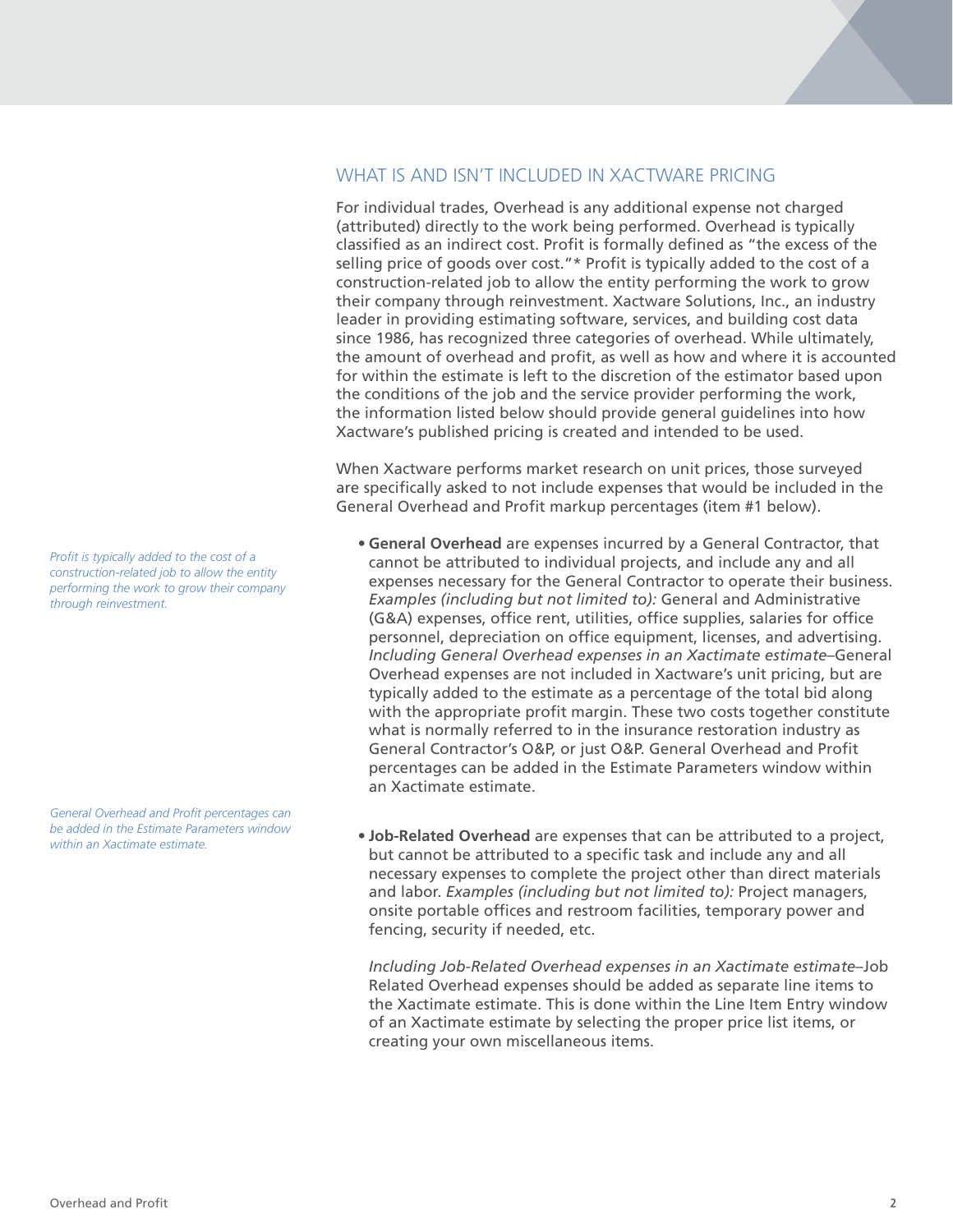**• Job-Personnel Overhead** represents the non-wage related expenses incurred by a General Contractor that are associated to having their own employees perform the work, or the total G&A expenses incurred by a professional Sub-Contractor when using their services. *Examples:* Vehicle costs, uniforms, mobile phones, depreciation on hand-tools owned by the company, etc. Job-Personnel Overhead also includes the portion of General and Administrative expenses and profit that correlate to employees performing billable tasks, and that are not included in the General Contractor O&P mark-up. These expenses will be incurred either by the general contractor using employees or by a sub-contractor, depending on who is actually performing the work. If the work is being sub-contracted, then these expenses are commonly called Sub-Contractor Overhead and Profit. *Including Job Personnel Overhead/Sub-Contractor O&P in an Xactimate estimate*–Job Personnel Overhead (or Sub-Contractor O&P) expenses are included in the Labor Overhead portion of each unit price in the Xactware price list. The Labor Overhead, along with expenses for Labor Burden and Worker Wage (wage paid to the individual) make up the Retail Labor Rate. For more information on Retail Labor Rates, see the white-paper in Xactware's eService Center.

Updating the Labor Overhead portion of the Retail Labor Rate is done from the Component List of an Xactimate estimate. Once within the Component List, select the option to view Retail Labor Rate components. This list allows you to view and modify all Retail Labor Rates used within the estimate. Price changes to a Retail Labor Rate here will affect prices in all items in the estimate that use this Retail Labor Rate.

Xactware, Inc. publishes and makes unit price data available to all customers each month, based off market surveys. Every effort has been made to ensure that Xactware's users can access, view, and modify all detail within the published unit prices.

The building cost data published by Xactware is not designed to be inclusive of sales tax, General O&P, or Job-Related O&P within the unit prices. These can be specified and added at print time after all line items have been listed. However, Xactware has designed flexibility into the system so this is not mandatory. Xactware's users have the option to add these costs to their line items as they choose. The Xactimate system is designed to provide full detail on all costs that are incurred.

*\*Merriam-Webster's Collegiate Dictionary, Eleventh Edition, Principal copyright 2003*

*Xactware, Inc. publishes and makes unit price data available to all customers each month, based off market surveys.*